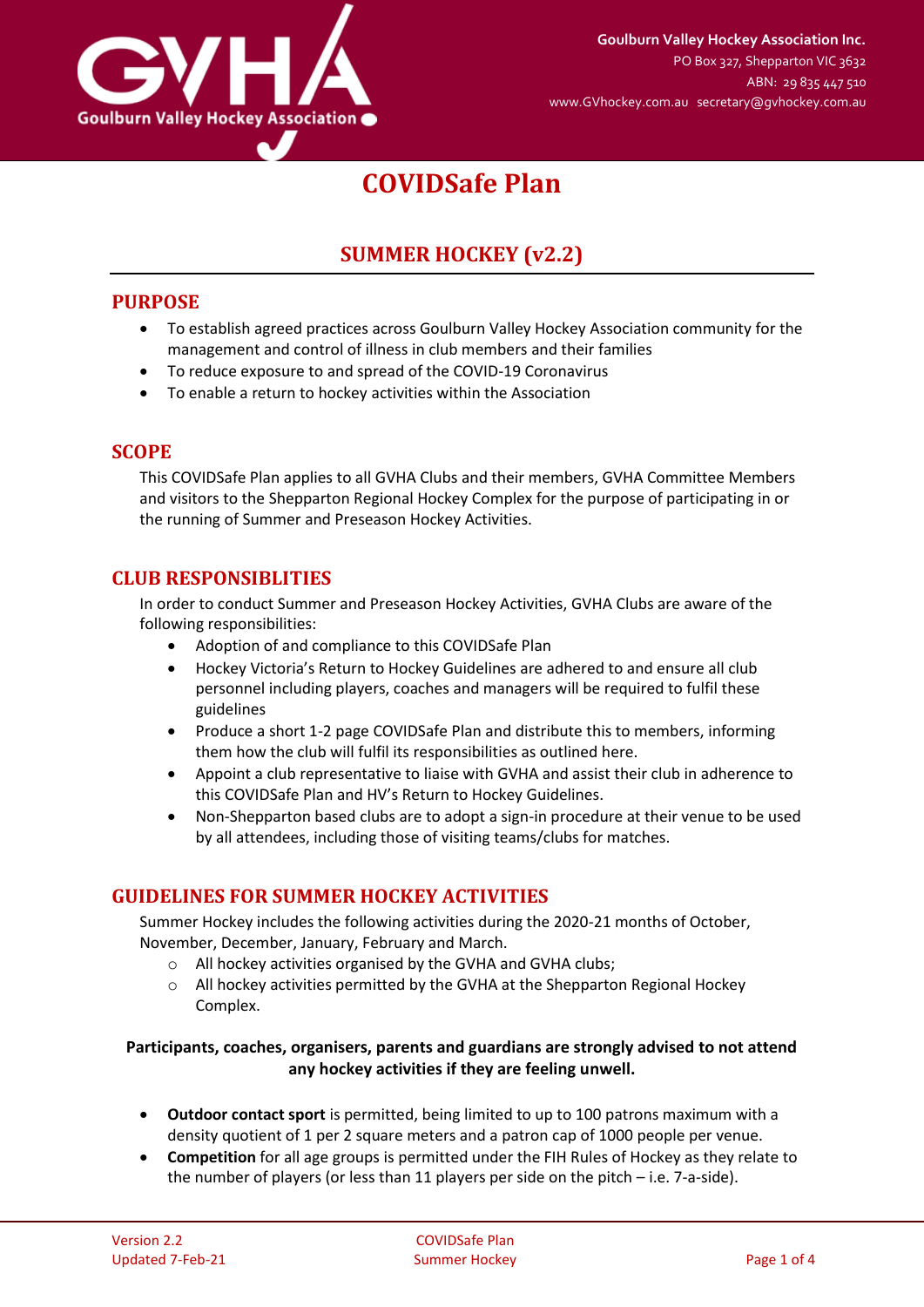- **Full contact training** is permitted for all age groups. It is recommended that training for all participants is kept to a maximum of two zones per pitch (one zone = one half of FIH dimensions hockey pitch) and a maximum of 50 participants per zone. Limit movement of coaches, support staff and players between groups unless it is not reasonable and practical.
- Ideally, groups and teams should not mix with each other and should remain constant, with participants and coaches advised to avoid swapping between groups/teams wherever practical. It is advised to establish a "zone" for your group to train within, ensure the zone is clearly marked, which will allow other groups to avoid any unnecessary contact. Ideally, leave a 5m space between the zones.
- **Spectators, parents, carers** are permitted but are included in the total patrons limit. Groups are still limited to 50 and adherence to 1.5m physical distancing applies. For example, this means that there could be 3 groups of 50 spectators, who still need to maintain physical distancing of 1.5m or wear a face mask if it is not possible to physically distance.
- It is recommended that at least 15-minute gaps are scheduled in between matches or trainings to allow ample time for commonly used areas to be wiped with disinfectant (i.e. player benches/dugouts, gates, etc).
- No high fives, handshakes, spitting or avoidable contact.

# **COVIDSafe PRINCIPLES**

#### **1. Ensure Physical Distancing**

- Participants, volunteers, organisers, parents, carers and spectators are to be 1.5 metres apart as much as possible
- Modify sporting activities to ensure participants remain 1.5m apart where possible except when engaging in physical activity permitted under the current directions.
- Patron limits in enclosed spaces, such as change rooms, are to be followed and adhered to
- Those feeling unwell are advised not to attend
- Avoid carpooling where/when possible

## **2. Wear a face mask**

- All attendees are to carry a face mask at all times.
- Fitted face masks must be worn in **public indoor spaces** unless you have a lawful reason not to.
- Face masks are strongly recommended whenever physical distancing of 1.5 metres from others cannot be maintained.

#### **3. Practice good hygiene**

- Participants should use their own equipment where possible. Sharing of equipment is to be minimised. If equipment is to be shared, it should be cleaned and sterilised after use.
- Shower at home prior to training/playing and wear clean clothing
- Use hand sanitiser when entering the venue and moving in and out of indoor facilities
- Wash your hands before and after training/playing
- Shower at home after training/playing and wash clothing and other personal equipment
- Take care to store your mouthguard appropriately when not in use and don't rinse it in public
- Bring your full water bottle to training/playing with your name clearly visible on the bottle. Participants must not share water bottles. The use of Water fountains is discouraged.

#### **4. Keep attendance records**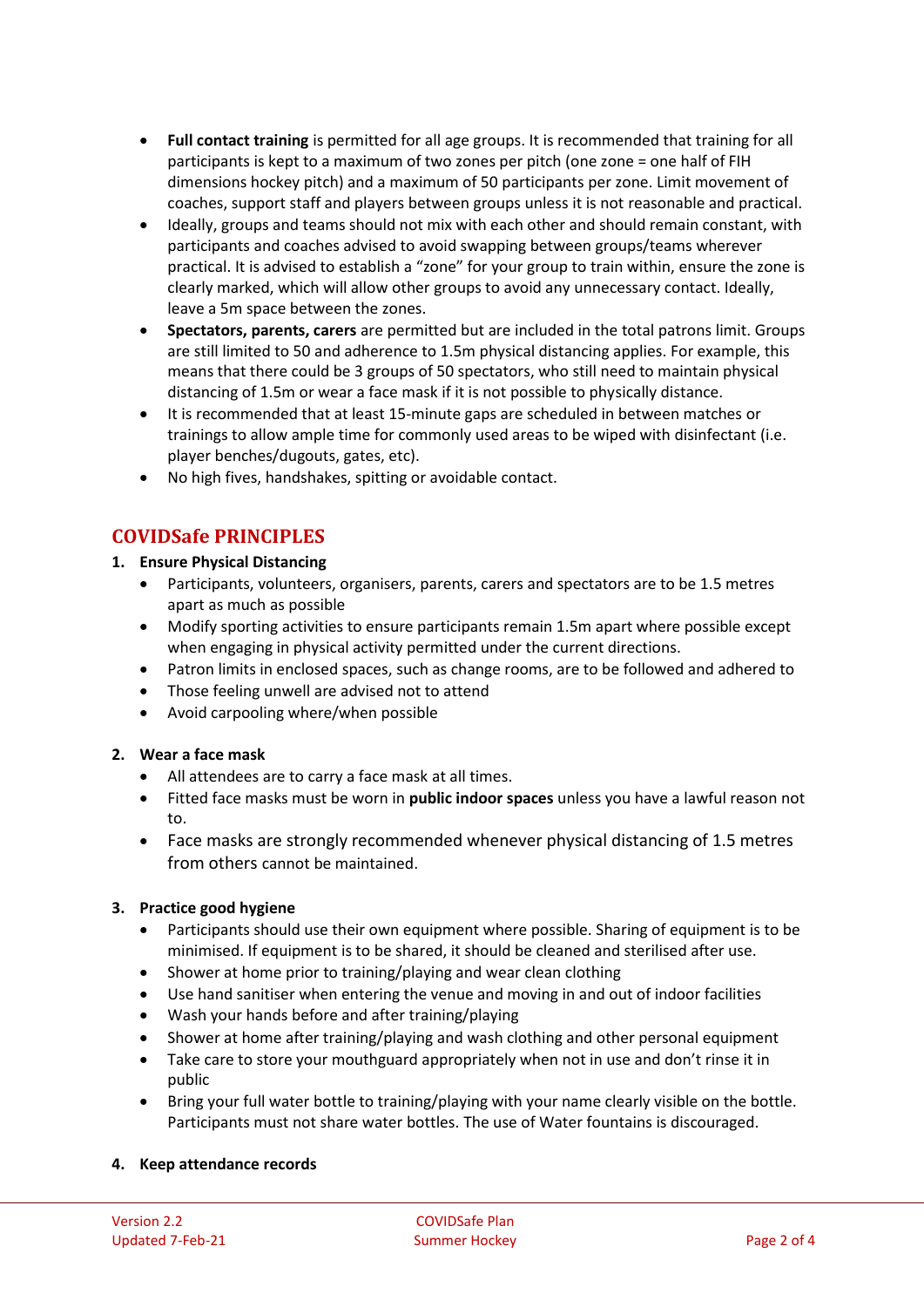- All attendees are to register their attendance at the time of entry to hockey venues.
- The GVHA will establish an electronic sign-in procedure for all attendees to use at the Shepparton Regional Hockey Complex.
- Non-Shepparton based clubs are to conduct their own record keeping for their venues, including for use at time of hosting other teams/clubs for matches.

#### **5. Avoid interactions in enclosed spaces**

- All attendees are to minimise their time in enclosed and indoor spaces such as entrances, bathrooms, change rooms and club houses.
- Doors to indoor spaces other than bathrooms and toilets are to be kept opened to enable greater airflow

#### **6. Create Activity Bubbles**

- The number of participants, volunteers and organisers engaging in activities across multiple teams/venues/facilities is to be minimised where practical. This includes avoiding participants playing across multiple teams.
- Attendees are to be clear on the event starting time and where to proceed to within facilities upon arrival.
- Attendees are to minimise time in shared facilities when not participating in physical activity.

## **FACILITIES**

Non Shepparton Regional Hockey Complex-based clubs; Benalla, Euroa, Echuca-Moama, Kyabram and GVGS are to seek approval and any facility specific guidelines from their facility owner (eg. council, school) that hockey activities can be undertaken at their facility in compliance of this COVIDSafe Plan. This approval and any facility guidelines are to be forwarded to the GVHA.

As the tenant of the Shepparton Regional Hockey Complex, the GVHA will seek approval and any facility specific information from Greater Shepparton City Council.

The following guidelines are to be applied at all facilities GVHA Clubs use.

- Communal indoor facilities such as clubrooms and change rooms (including shower facilities) can be used provided the limits of the number of people per indoor space are adhered to. These limits are equal to the total accessible space (in square meters) divided by 4.
- Signage is to be placed advising of the limit of the number of people per indoor space. Additional signage is also recommended, promoting physical distancing and hygiene awareness.
- The canteen, bar and function area may operate provided it strictly adheres to the restrictions on hospitality venues. Detailed guidelines of the requirements for cafes, restaurants and food and drink facilities to reopen are available on th[e Business Victoria](https://www.dhhs.vic.gov.au/restaurants-and-cafes-covid19)  [website.](https://www.dhhs.vic.gov.au/restaurants-and-cafes-covid19)

A full venue clean should be carried out on a weekly basis by the venue tenant (eg. the GVHA with respect to the Shepparton facility). After each session, the following shall be conducted:

 Sanitising of high-touch surfaces such as door handles, entry gates, padlocks, hand rails and switches.